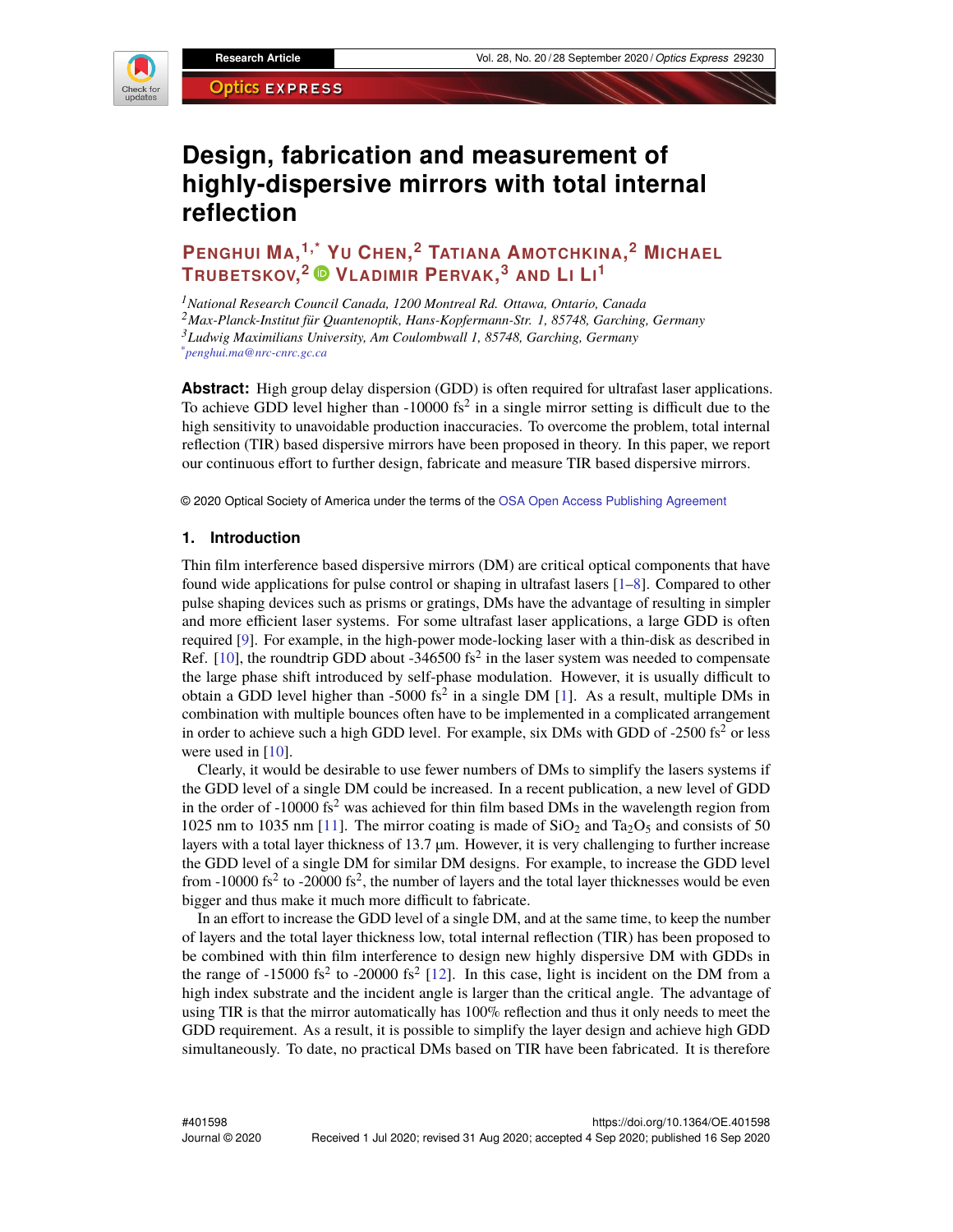the objective of the paper to further investigate the factors in the design of TIR based DMs, to fabricate and measure the performance of such TIR DMs.

In this paper, we report a fabricated TIR DM with a measured GDD of -15000 fs $^2$  at wavelength from 795 nm to 805 nm. In Section [2,](#page-1-0) we give detailed description about the TIR DM design. The fabrication of the TIR DMs can be found in Section [3.](#page-3-0) In section [4,](#page-5-0) customized GDD measurements are described. Finally, conclusions are given in Section [5.](#page-7-1)

#### <span id="page-1-0"></span>**2. Design of DMs in TIR configuration**

#### <span id="page-1-2"></span>*2.1. Advantages of TIR DMs*

In a simple TIR DM configuration with a  $45^{\circ}$  right-angle prism as shown in Fig. [1,](#page-1-1) the mirror coating is deposited onto the hypotenuse surface of the prism. AR coatings are applied on the entrance and exit surface of the prism. There is GDD contribution associated with transmission through the AR coatings. However, these contributions are very small. For example, a 5-layer AR coating has transmission GDD less than  $0.2$  fs<sup>2</sup>. The prism has higher index than that of the exit medium, in this case, it is air. Since the angle of incidence (AOI) is larger than the critical angle at the DM and the air interface, thus, total internal reflection occurs. One advantage of having the TIR configuration is that it automatically satisfies the high reflection requirement of a DM. During the DM design process, a thin film synthesis program only needs to meet the dispersion related GDD targets while searching and optimizing different mirror designs. As such, it can generally result in less complicated multilayer structure compared to the cases where both reflectance and dispersion are targeted as in conventional DMs that operate at normal or small angles of incidence.



**GDD** coating

<span id="page-1-1"></span>**Fig. 1.** A simple TIR DM configuration with a right angle prism. The prism has refractive index such that its critical angle to air is smaller than 45°.

In a multilayer with high  $n_H$  and low  $n_L$  refractive index materials, it is commonly known that a higher index contrast  $n_H/n_L$  can often lead to simpler multilayer structure for given design targets. In the case of optical coatings operate at oblique angles of incidence (TIR DMs fall in this category), the index contrast is replaced by the admittance ratio  $\eta_H/\eta_L$  [\[13](#page-8-5)[,14\]](#page-8-6). Although TIR DMs can be designed for either s- or p-polarized light as seen in [\[12\]](#page-8-4), it is s-polarized light that has advantage on admittance contrast. We define the index ratio factor F as

$$
F \equiv \left(\frac{\eta_H^S}{\eta_L^S}\right) / \left(\frac{n_H}{n_L}\right) \,. \tag{1}
$$

F is simply the ratio of index contrasts between oblique angle of incidence and normal incidence. If it is larger than 1, the multilayer has higher index contrast at oblique incidence than at normal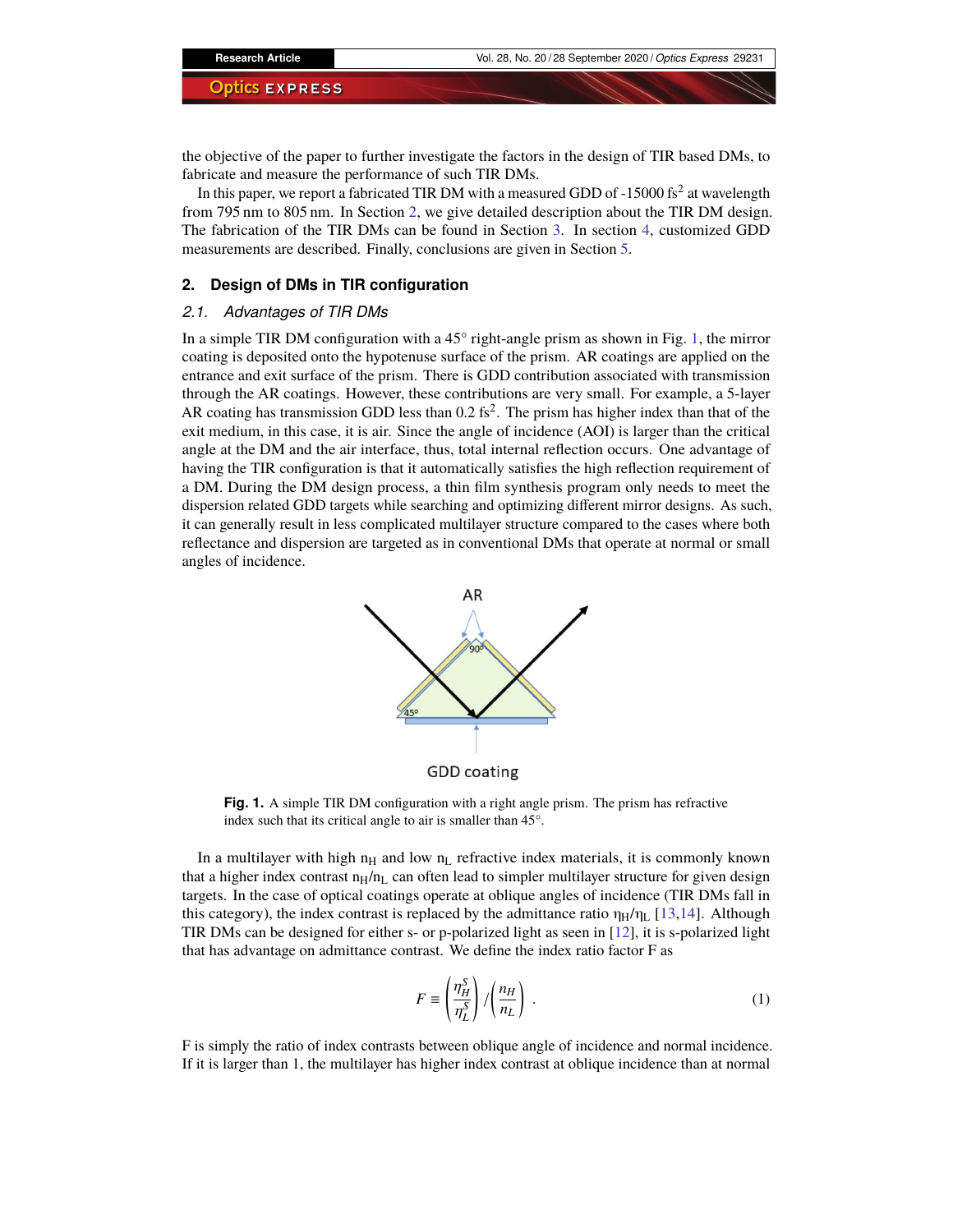incidence. F can be expressed as a function of angle of incidence  $(\theta_0)$  and index of entrance medium  $(n_0)$ . For s-polarized light,

$$
F = \frac{\sqrt{1 - \left(\frac{n_0 \sin \theta_0}{n_H}\right)^2}}{\sqrt{1 - \left(\frac{n_0 \sin \theta_0}{n_L}\right)^2}}.
$$
 (2)

As long as F is real (i.e. no absorption and frustrated total internal reflection in the layers), F for s-polarized light is always larger than or equal to 1 and it is also monotonically increases with  $\theta_0$ . In other words, higher  $n_0\sin\theta_0$  results in higher multilayer index contrast for s polarization.

As an example, Fig. [2](#page-2-0) plots F as a function of  $\theta_0$  for a multilayer with fused silica as incident medium,  $SiO_2$  and  $Nb_2O_5$  as low and high index layers, respectively. At  $\theta_0 = 45^\circ$ , F = 1.35. This is already a substantial increase in index contrast for s-polarization in comparison to normal incidence.



<span id="page-2-0"></span>**Fig. 2.** Index ratio factor F as a function of angle of incidence in incident medium. The layer materials are  $SiO<sub>2</sub>$  and Nb<sub>2</sub>O<sub>5</sub> and the incidence medium is fused silica

#### *2.2. Highly dispersive DMs in TIR configurations*

To demonstrate the influence of angle of incidence on the performance of TIR DMs for s-polarized light, we have designed a series of highly dispersive DMs. The GDD target is  $-15000$  fs<sup>2</sup> between 795 and 805 nm.  $SiO<sub>2</sub>$  and  $Nb<sub>2</sub>O<sub>5</sub>$ , are used as layer materials. The material of the prism is fused silica. The designed TIR DMs have AOI from 45° to 85°. For comparison, a mirror for normal incidence is also designed with a minimum reflectance of 99.65%. All the mirrors are designed using commercial software OptiLayer [\[15\]](#page-8-7). The gradual evolution searching was stopped when the same merit function is reached for all the designs and there was no manual intervention during the search. The GDD performances of four mirrors are plotted in Fig. [3.](#page-3-1) As can been seen, all performances are quite similar for different AOIs, particularly on the specified wavelength range. The parameters of the different DM designs are listed in Table [1.](#page-3-2) We can see that number of layers substantially reduced in TIR configurations in compared to normal incidence. Consistent with predictions of last subsection, the number of layers decreases with angle of incidence, meaning simpler multilayer structure for higher AOI.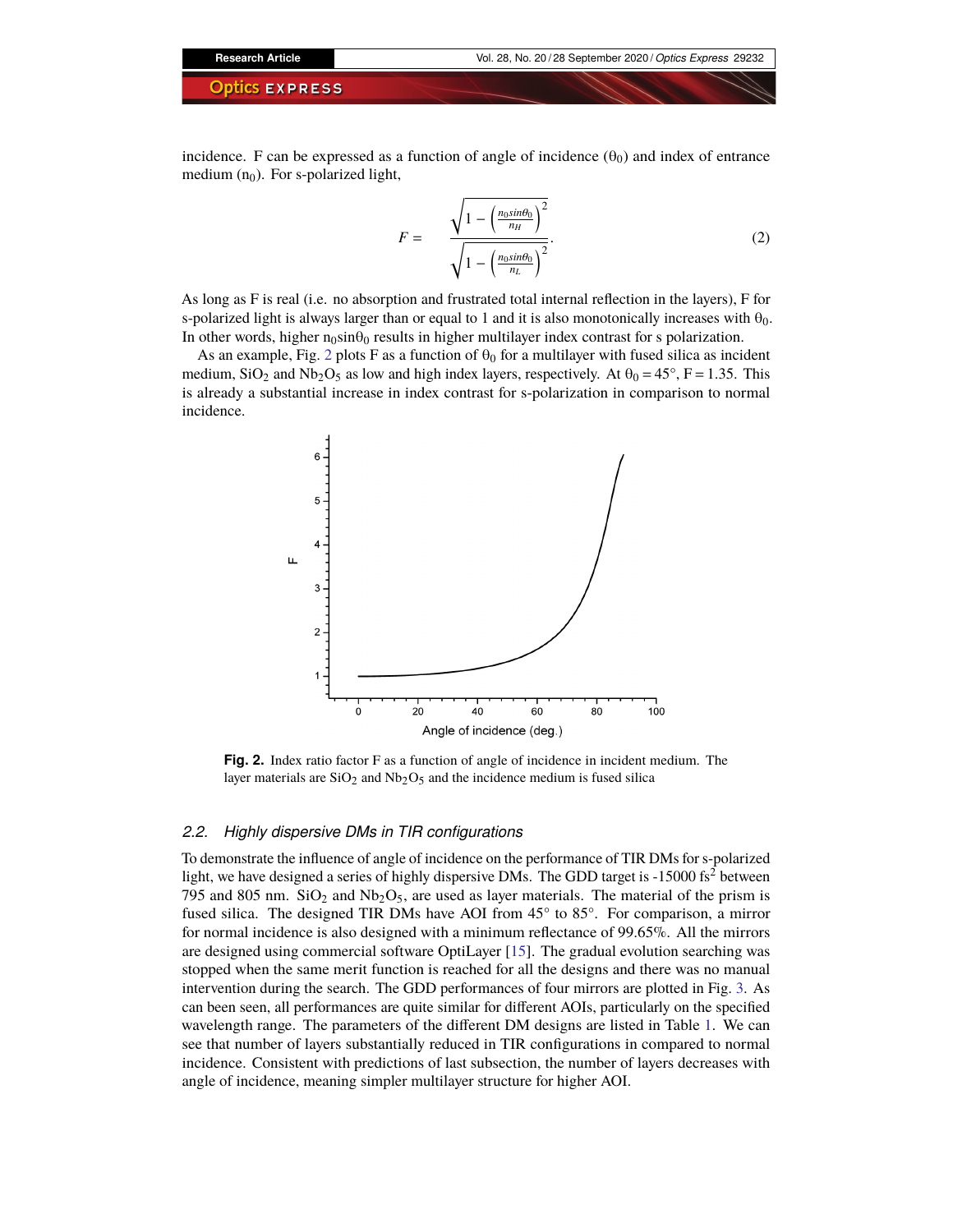

<span id="page-3-1"></span>**Fig. 3.** Reflected GDD for s-pol of the TIR mirrors at different angles of incidence.

| Design         | AOI $(^\circ)$ | $R_{\min}$ | # of Layers | Physical thickness (µm) | F    |
|----------------|----------------|------------|-------------|-------------------------|------|
|                | 0              | 99.65%     | 81          | 10.44                   |      |
| $\overline{c}$ | 45             | TIR        | 49          | 6.67                    | 1.35 |
| 3              | 55             | TIR        | 43          | 7.67                    | 1.58 |
| $\overline{4}$ | 65             | TIR        | 33          | 6.93                    | 2.02 |
| 5              | 75             | TIR        | 23          | 8.78                    | 3.00 |
| 6              | 85             | TIR        | 19          | 10.83                   | 5.54 |

<span id="page-3-2"></span>**Table 1. Parameters of different TIR DM designs**

However, at very high AOI, more physical thickness is needed. This is due to the cosine factor in the optical phase of a layer:

$$
\varphi = \frac{2\pi n d \cos \theta}{\lambda}.
$$
\n(3)

The higher AOI, the smaller the cosine factor is, and therefore need more physical thickness for a specified optical phase. At very high AOI, the need for more physical thickness becomes much significant. It appears that for these particular DMs, the most economic AOI in terms of physical thickness is between 45° and 65°.

### <span id="page-3-0"></span>**3. Manufacture of the TIR DM**

The fabricated DM has the same configuration as shown in Fig. [1.](#page-1-1) For laser applications, laser beam usually has a small divergence. To account for this divergence, the multilayer design targets include  $\pm 0.35^{\circ}$  angular tolerance inside the prism and about  $\pm 0.5^{\circ}$  tolerance in air. The GDD specs are again -15000 fs<sup>2</sup> on wavelengths in range [795,805] nm. Light travels inside the prism for about 10 mm since the length of the silica prism leg is 10 mm. The resulting positive GDD from silica is a few hundred fs<sup>2</sup> and quite small compared to the designed target of -15000 fs<sup>2</sup>. The design procedure is a typical numerical one. Design software generates potential designs, and then the designer manually adjusts and reoptmize the multilayer structure. The designer's intervention can often further simplify the multilayer and make it more suitable for manufacture than automatically generated ones. The final design has 41 layers of  $SiO<sub>2</sub>$  and  $Nb<sub>2</sub>O<sub>5</sub>$  and the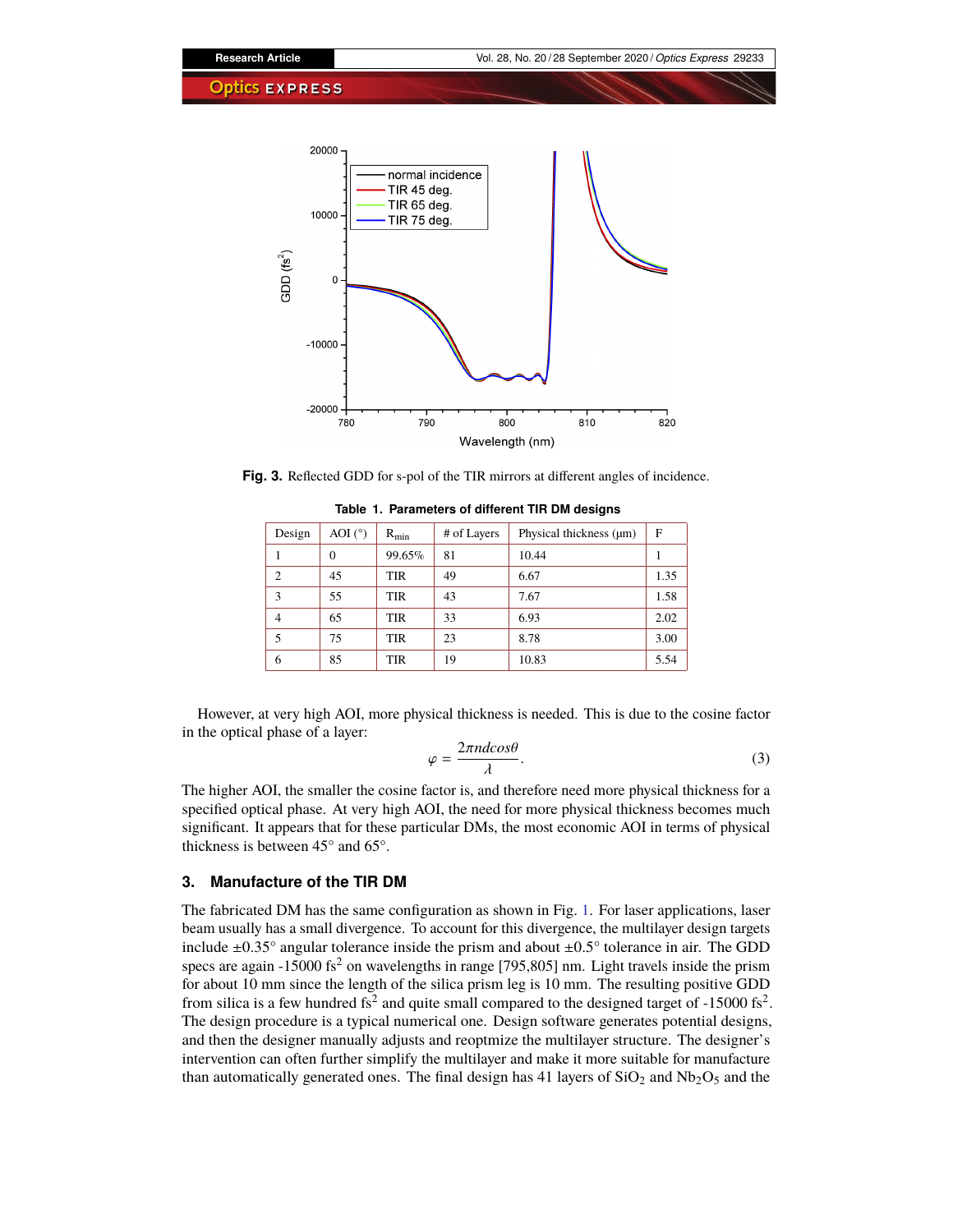

total physical thickness is 6.56 µm. The index profile of this design is shown in Fig. [4\(](#page-4-0)a) and the GDD performances at three different angles of incidence are plotted in Fig. [4\(](#page-4-0)b).



<span id="page-4-0"></span>**Fig. 4.** (a) Design profile of the dispersive multilayer at 800 nm. (b) Reflected GDD for S-pol of the DM at three angles of incidence.

Before the actual coating deposition, a simple layer-thickness Monte-Carlo simulation [\[15\]](#page-8-7) was carried out on the TIR design and the conventional normal incidence design. The 66.7% success corridors for 0.2nm random error on layer thickness are plotted in Fig. [5.](#page-5-1) The relatively narrower corridor for TIR design due to simpler multilayer structure means TIR has much better chance made to meet the design target. However, on the abstract values of the corridor width particularly at higher wavelengths, one can conclude that even the TIR design is challenging to make. These DM's are less likely to be made close to target if the coating strategy is based on layer thickness determination only. Additional measure, such as reoptimization of multilayer during the coating process, is necessary to overcome the high thickness sensitivity.

The TIR DM coating was deposited in a dual magnetron sputtering system. This system is very stable and has been used to fabricate many challenging multilayer filters  $[16,17]$  $[16,17]$ . SiO<sub>2</sub> and  $Nb<sub>2</sub>O<sub>5</sub>$  layers were deposited by reactive sputtering of Si and Nb targets in Ar and  $O<sub>2</sub>$  mixture respectively. The refractive indices of these two sputtered materials can be accurately described with a Cauchy dispersive model between 420 and 1200nm. The model parameters are

|                                | А      |        |        |
|--------------------------------|--------|--------|--------|
| SiO <sub>2</sub>               | 1.4591 | 0.0035 | 0.0000 |
| Nb <sub>2</sub> O <sub>5</sub> | 2.1903 | 0.0304 | 0.0025 |

The magnetron sputtering system has a broadband optical monitoring which is capable to measure transmittance of a witness slide located closely to the prism having the actual DM coating. The transmittance on the witness slide was measured after the completion of each layer and the layer thickness was determined afterwards by fitting calculated transmittance to the measured values. The thicknesses on the prism were calculated using a calibrated tooling factor. In case a difference between the desired and determined thicknesses is detected, the remaining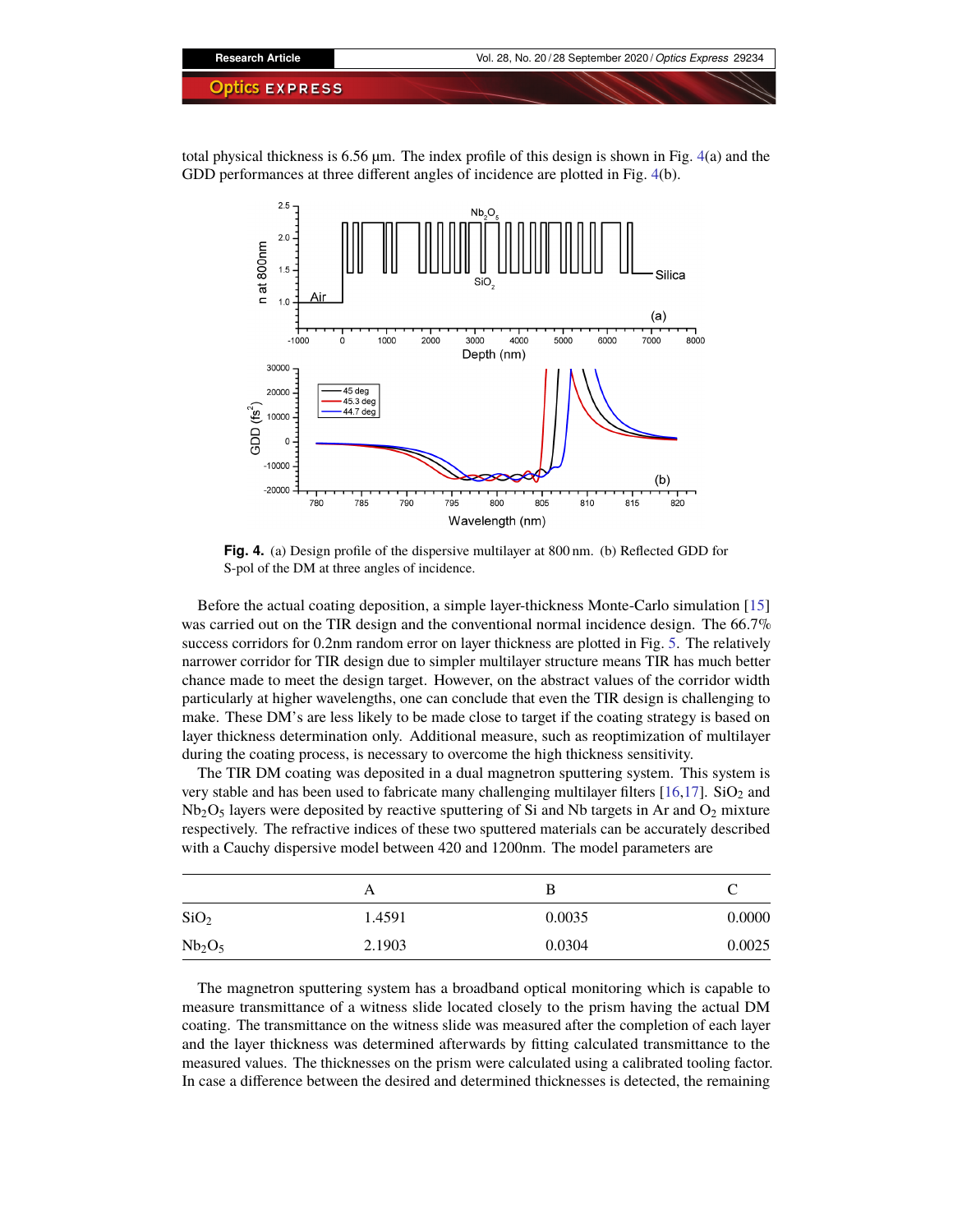

<span id="page-5-1"></span>**Fig. 5.** 66.7% success corridors for 45° TIR and conventional normal incidence DMs. The random error on layer thickness is 0.2 nm.

layers are reoptimized so that adversary effect of the previous thickness error is compensated or partially compensated. This dynamic deposition strategy is particularly suitable for very complicated multilayer deposition such as the TIR DMs.

#### *3.1. Post deposition measurements*

The fabricated  $TIR(45^{\circ})$  DM was carefully measured to ensure the desired performance is achieved. The first measurements were obtained using a variable angle spectral ellipsometer. These are indirect measurements for a DM. However, ellipsometry can often be measured with very high accuracy and therefore is a good indication to the deposition accuracy. The measurements were carried out at the both side of the dispersive multilayer, i.e. inside the prism and on the air side. The measured ellipsometry data are plotted in Fig. [5](#page-5-1) with circles for Ψ and triangles for ∆. The lines are the calculated quantities using layer thicknesses determined during the coating run. We see in both measurements the calculations match to the measured data very well indicating high accuracy of coating fabrication.

#### <span id="page-5-0"></span>**4. GDD measurements of TIR DM**

The standard white light interferometer (WLI) setup [\[18\]](#page-8-10) was adjusted specially to measure the dispersive prism optical element under consideration. A schematic of the WLI is presented in Fig. [7.](#page-6-0)

A fiber-transmitted white light passes into the interferometer. After propagation through a polarizer, the incoming p-polarized collimated beam was divided by a beam splitter cube (BS) into two interferometer arms: sample and reference ones. The prism was placed into the sample arm. The length of the sample arm was accurately adjusted in order to provide overlapping the beams propagating in the sample and reference arms, i.e.  $d_R = d_S + d_1 + d_2$ . The length of the reference arm was finally adjusted by careful moving the Ag-mirror to get a stable interference pattern between beams coming from two arms and to achieve maximum contrast of interference fringes. During the measurement process, the reference arm was moved by a stepper motor that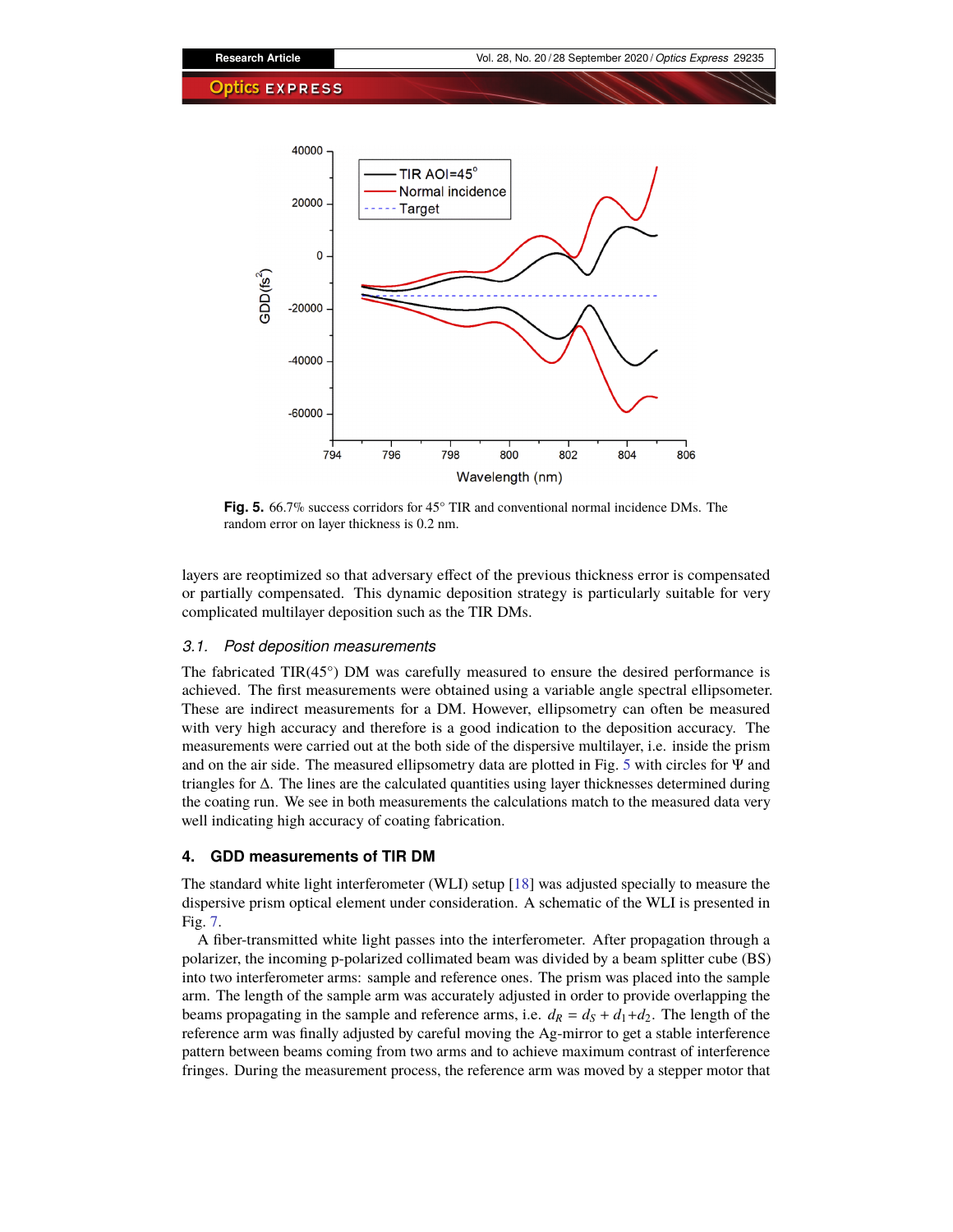

**Fig. 6.** Ellipsometry measurements of the multilayer. Circles: measured Ψ, triangles: measured  $\Delta$ , and lines: calculated quantities. (a) for measurement inside the prism with AOI=45°. (b) for measurement on the air side with AOI=70°.



<span id="page-6-0"></span>**Fig. 7.** WLI measurement set-up

drives a precision linear translation stage. The motor makes 25 steps per second with a step size of 20–30 nm. The total scanning time is approximately 10 min. One spectral scan is taken at every step of the motor that moves the silver mirror at the end of reference arm. The overlapped beams are passed by another fiber to a grating spectrometer with a CCD camera. The exposure time of the CCD camera in spectrometer is less than the interval between adjacent motor steps. During the scanning time, 12000 spectral scans were recorded. The wavelength grid consists of 1340 spectral points in the spectral range 683-909 nm providing the spectral resolution of 0.17 nm. All elements of the WLI are placed on a high-quality optical table, reducing vibrations to an acceptable level. The level of errors in intensity values caused by light-source noise and detector noise can be estimated at 3%. As a result of the described measurement process, a two-dimensional array of data containing 1340 ×12000 points were obtained and stored at the computer.

GD and GDD in the spectral region of interest were extracted using specially developed algorithm [\[18\]](#page-8-10). The algorithm keeps the initial spectral resolution of 0.17 nm that is important to describe so challenging GD features in the designed optical element.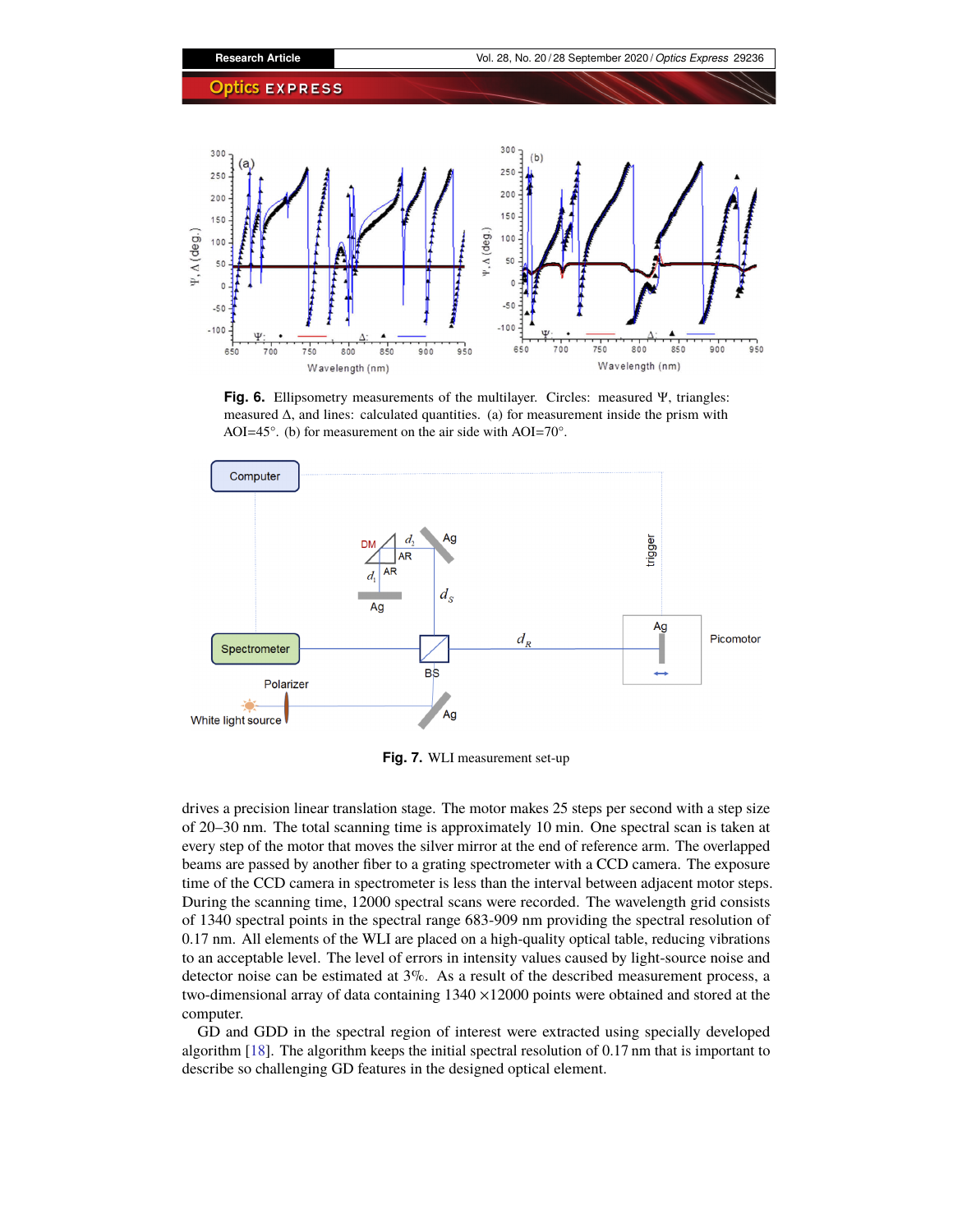The measured GD and GDD and the calculated ones are plotted in Fig. [8.](#page-7-2) As can be seen in Fig. [8\(](#page-7-2)a), the correspondence between measured GD and calculated GD is quite good. There are some deviations caused by (i) manufacturing errors inevitable in all deposition plants (ii) measurement errors. Extraction of GDD data is more complicated since this is derivative from GD that is calculated based on measurement data. Calculation of such a derivative is performed using a special algorithm that uses a smoothing procedure of GD. The correspondence between measurement GD and the calculated and even GDD and the calculated is good enough if we take the design sensitivity into account.



<span id="page-7-2"></span>**Fig. 8.** (a) Measured and calculated GD. GD for 10 mm travel inside silica and an arbitrary constant offset are added to the calculated GD to match the measured data. (b) Measured and calculated GDD.

#### <span id="page-7-1"></span>**5. Conclusion**

We have demonstrated that highly dispersive TIR DMs can be designed, fabricated, and measured. We have shown such DMs can have much simpler layer structures than conventional DMs operating at normal or small angles of incidences. With a 41-layer mirror design and a total layer thickness of only 6.7  $\mu$ m, a TIR DM has been achieved a GDD value of -15000 fs<sup>2</sup>. Such TIR dispersive mirrors could provide alternative solution for ultrafast lasers that require high GDDs and thus significantly simplify the laser systems. As described in section [2.1,](#page-1-2) the advantages of this new TRI DM are not wavelength dependent. Although the TIR configuration and coatings demonstrated in this paper are for wavelengths around 800nm, with similar advantages, it can be readily applied to nearby wavelengths or any wavelengths where proper materials exist. Other TIR DMs with different GDD or layouts will be investigated in future developments

#### **Disclosures**

The authors declare no conflicts of interest.

#### **References**

- <span id="page-7-0"></span>1. R. Szipocs and A. Koházi-Kis, "Theory and design of chirped dielectric laser mirrors," [Appl. Phys. B: Lasers Opt.](https://doi.org/10.1007/s003400050258) **65**(2), 115–135 (1997).
- 2. V. Pervak, "Optical coatings for high-intensity femtosecond lasers," in *Optical Thin Films and Coatings: From Materials to Applications* (Elsevier Ltd, 2013), pp. 664–694.
- 3. R. Szipocs, K. Ferencz, C. Spielmann, and F. Krausz, "Chirped multilayer coatings for broadband dispersion control in femtosecond lasers," [Opt. Lett.](https://doi.org/10.1364/OL.19.000201) **19**(3), 201–203 (1994).
- 4. V. Pervak, I. Ahmad, S. A. Trushin, Z. Major, A. Apolonski, S. Karsch, and F. Krausz, "Chirped-pulse amplification of laser pulses with dispersive mirrors," [Opt. Express](https://doi.org/10.1364/OE.17.019204) **17**(21), 19204–19212 (2009).
- 5. P. Dombi, P. Rácz, M. Lenner, V. Pervak, and F. Krausz, "Dispersion management in femtosecond laser oscillators with highly dispersive mirrors," [Opt. Express](https://doi.org/10.1364/OE.17.020598) **17**(22), 20598–20604 (2009).